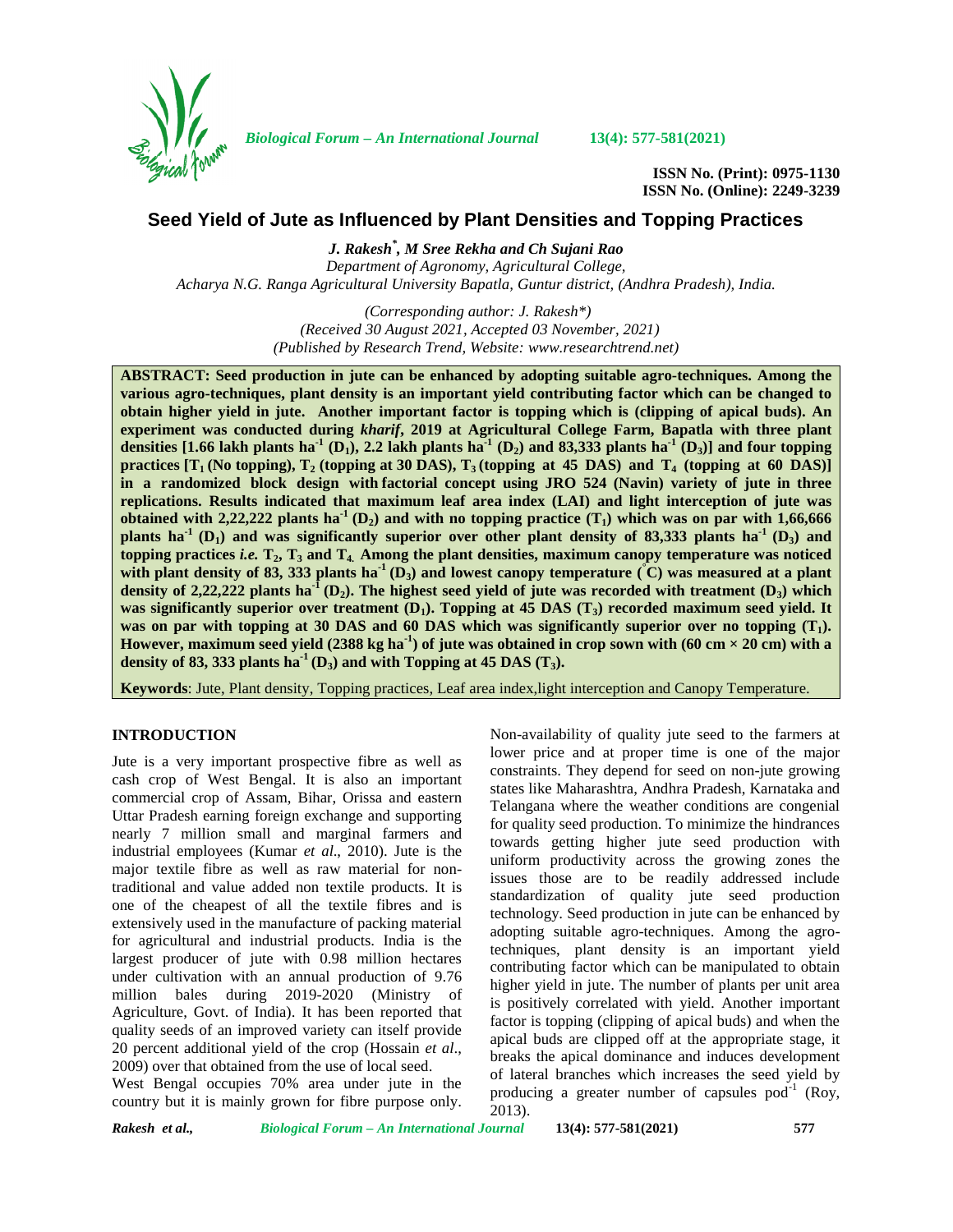However, strategies for increasing the seed production of jute include growing of resistant varieties for water logging, improving technologies for topping practices, nutrient management, water management and proper method of sowing.

Consequently, there is need to develop a better management practice. With this background, the present study was conducted with the main objective to identify the best treatment for jute seed production among different plant densities and topping practices in Krishna – agro climatic zone of Andhra Pradesh.

### **MATERIAL AND METHODS**

The experiment was conducted at Agricultural College Farm, Bapatla, Andhra Pradesh during *kharif* 2019. During the crop growth period, the weekly mean maximum temperatures ranged from 29.8 °C to 35.4 °C with an average of  $31.7$  °C and the weekly mean minimum temperatures ranged from 20.0  $\degree$ C to 26.4  $\degree$ C with an average of 24.7 °C. A total rainfall of 623.3 mm was received in 26 rainy days during the crop growth period. The soil of the experimental field was clay in texture, neutral in reaction, medium in organic carbon and low in available nitrogen, high in phosphorus and potassium. The experiment was laid out in randomized block design with factorial concept and replicated thrice with two factors *i.e.,* plant density and topping practices. The treatments included three plant densities i.e. 1.66 lakh plants ha<sup>-1</sup> (D<sub>1</sub>), 2.2 lakh plants ha<sup>-1</sup> (D<sub>2</sub>) and 83,333 plants ha<sup>-1</sup> (D<sub>3</sub>) and four Topping practices  $T_1$  (No topping),  $T_2$  (topping at 30 DAS),  $T_3$  (topping at 45 DAS) and  $T_4$  (topping at 60 DAS). Jute was sown on

14<sup>th</sup> August, 2019. Recommended fertilizers@20kgN, 30kg  $P_2O_5$  and 30kg  $K_2$  Oha<sup>-1</sup>. Light interception was measured by using quantum sensor. The readings were taken in the morning between 10 to 11.30 AM from upper, middle and lower leaves and expressed as mean light interception in lux units. Canopy temperature is measured with an infrared thermometer to infer transpiration rates and moisture stress in plants as opined by Tanner *et al.* (1996). Seed and stalk yield were taken using standard procedures from net plot area to which the yield of tagged plants were also added and expressed in kgha<sup>-1</sup>.

### **RESULTS AND DISCUSSION**

#### *A. Leaf area index*

The differences in leaf area index were non-significant among the topping practices tried at different growth stages of jute except at 75 DAS. Maximum leaf area index was noticed with high plant density of 2,22,222 plants ha<sup>-1</sup> (D<sub>2</sub>) which was on par with density of 1,66, 666 plants ha<sup>-1</sup> (D<sub>1</sub>). Higher leaf area index was obtained without topping  $(T_1)$  which was significantly superior over other topping practices *i.e.*  $T_2$ ,  $T_3$  and  $T_4$ . Leaf area index (LAI) is the ratio of total leaf area and land area occupied by an individual plant and increment in spacing increases the area occupied by a single plant, which means more the spacing, less will be the leaf area index. Highest LAI was evident throughout the crop growth period in case of the closest spacing *i.e.*  $D_2$  (45) cm **×** 10 cm) and LAI gradually decreased with the increment in spacing.

**Table 1: Leaf area index of** *olitorius* **jute at different growth stages as influenced by plant density and topping practices.**

| <b>TREATMENTS</b>                                                    | Leaf area index |               |               |               |               |                   |                   |  |
|----------------------------------------------------------------------|-----------------|---------------|---------------|---------------|---------------|-------------------|-------------------|--|
|                                                                      | <b>30 DAS</b>   | <b>45 DAS</b> | <b>60 DAS</b> | <b>75 DAS</b> | <b>90 DAS</b> | 105<br><b>DAS</b> | <b>At HARVEST</b> |  |
| <b>Plant density</b>                                                 |                 |               |               |               |               |                   |                   |  |
| $D_1$ : 30 cm $\times$ 20 cm<br>$(1,66,666 \text{ plants ha}^{-1})$  | 0.320           | 2.931         | 4.898         | 5.514         | 1.823         | 1.696             | 1.592             |  |
| $D_2$ : 45 cm $\times$ 10 cm<br>$(2,22,222 \text{ plants ha}^{-1})$  | 0.390           | 3.411         | 5.616         | 7.634         | 2.774         | 2.633             | 1.967             |  |
| $D_3$ : 60 cm $\times$ 20 cm<br>$(83,333)$ plants ha <sup>-1</sup> ) | 0.226           | 1.688         | 3.837         | 4.699         | 1.597         | 1.478             | 1.503             |  |
| $SEm\pm$                                                             | 0.0342          | 0.3724        | 0.4745        | 0.6512        | 0.2662        | 0.2314            | 0.1132            |  |
| $CD (P=0.05)$                                                        | 0.099           | 1.104         | 1.377         | 1.925         | 0.774         | 0.668             | 0.332             |  |
| <b>Topping practices</b>                                             |                 |               |               |               |               |                   |                   |  |
| $T_1$ : No topping                                                   | 0.321           | 2.934         | 4.936         | 6.596         | 2.300         | 2.100             | 1.797             |  |
| $T2: 30$ DAS                                                         | 0.316           | 2.714         | 4.734         | 5.621         | 2.210         | 1.981             | 1.528             |  |
| $T3: 45$ DAS                                                         | 0.287           | 2.623         | 4.667         | 5.623         | 2.063         | 1.926             | 1.717             |  |
| $T_4$ : 60 DAS                                                       | 0.324           | 2.721         | 4.823         | 5.901         | 2.200         | 2.000             | 1.800             |  |
| $SEm\pm$                                                             | 0.0391          | 0.4324        | 0.5426        | 0.7536        | 0.3081        | 0.2625            | 0.1335            |  |
| $CD (P=0.05)$                                                        | <b>NS</b>       | <b>NS</b>     | <b>NS</b>     | 2.214         | <b>NS</b>     | <b>NS</b>         | <b>NS</b>         |  |
| Interaction( $D \times T$ )                                          |                 |               |               |               |               |                   |                   |  |
| $SEm\pm$                                                             | 0.0342          | 0.3742        | 0.4746        | 0.6582        | 0.2646        | 0.2348            | 0.2341            |  |
| $CD (P=0.05)$                                                        | NS.             | NS.           | NS.           | NS.           | NS.           | NS.               | NS.               |  |
| $CV\%$                                                               | 12.4            | 16.1          | 11.2          | 12.6          | 14.6          | 13.4              | 7.7               |  |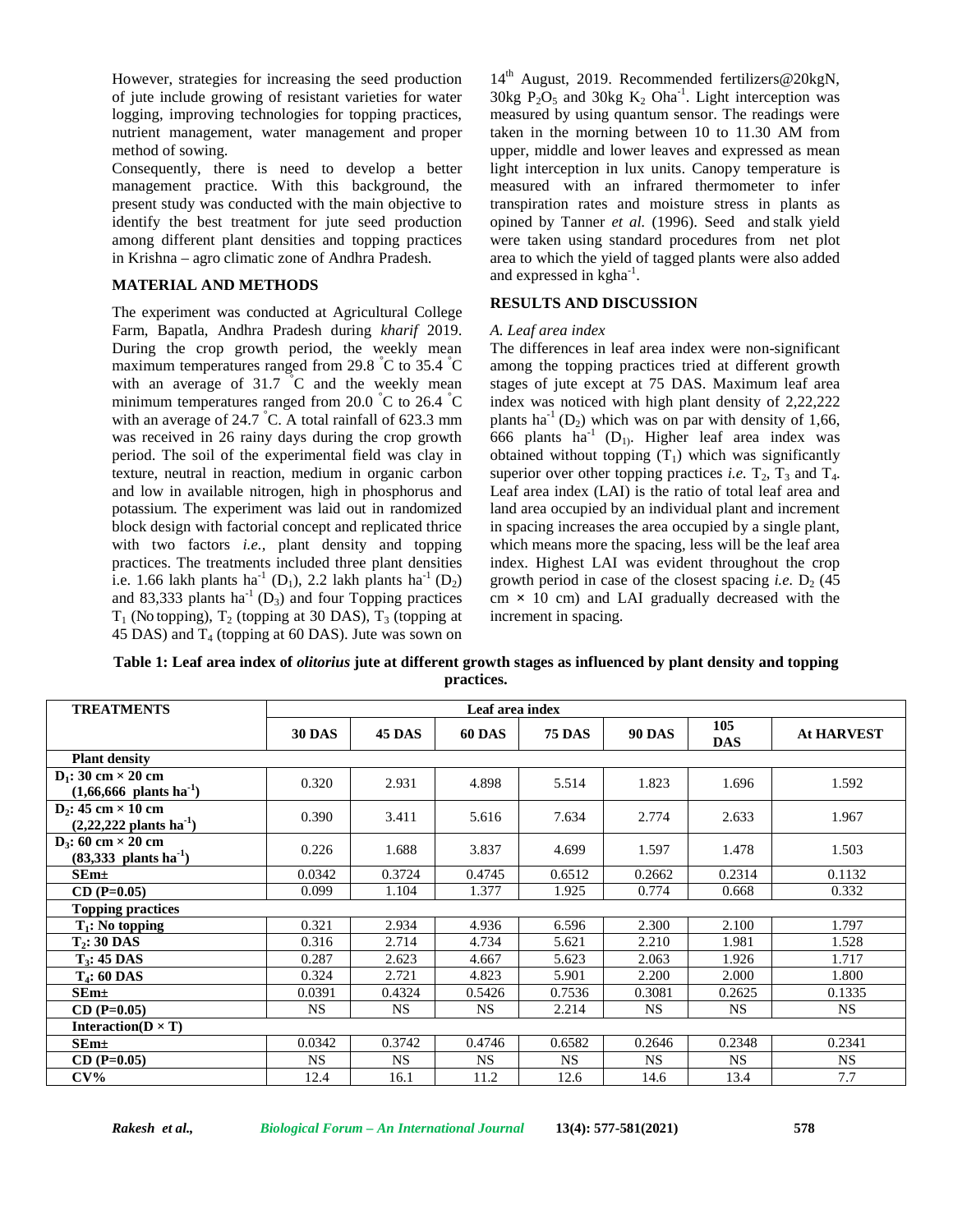In case of topping practices, no topping has given maximum LAI, which might be due to the reason that topping increases number of lateral branches and this will be occupying more ground area, so LAI will decrease. These results are in accordance with the findings of Madakadze *etal*., (2007) and Das *et al.,* (2018).

#### *B. Light Interception*

Maximum light interception was observed from plant density  $D_2$  which was significantly superior over  $D_3$ . It was on par with treatment  $D_1$ . Among the topping practices, maximum light interception was recorded from no topping  $(T_1)$  which was significantly superior over the other topping practices. Interaction between

plant densities and topping practices also were non significant. Light interception is dependent on leaf area index (LAI). The highest LAI was evident throughout the crop growing period in case of the closest spacing *i.e.*  $D_2$  (45 cm  $\times$  10 cm) and LAI gradually decreased with the increment in spacing, at closer spacing  $D_2$  *i.e.* (45 cm **×** 10 cm) light interception increased.

In case of topping practices, light interception was more with no topping  $(T_1)$ , where LAI was more. However, when topping was done at different stages, there was increase in lateral branches leading to less LAI and less light interception. Hence, with no topping practice light interception was more. The results are in accordance with the findings of Das *et al.* (2018).

### **Table 2: Light interception of** *olitorius* **jute at different growth stages as influenced by plant density and topping practices.**

| <b>Treatments</b>                                                    | Light interception (Lux) |               |               |               |               |                |                      |
|----------------------------------------------------------------------|--------------------------|---------------|---------------|---------------|---------------|----------------|----------------------|
|                                                                      | <b>30 DAS</b>            | <b>45 DAS</b> | <b>60 DAS</b> | <b>75 DAS</b> | <b>90 DAS</b> | <b>105 DAS</b> | At<br><b>HARVEST</b> |
| <b>Plant density</b>                                                 |                          |               |               |               |               |                |                      |
| $D_1$ : 30 cm $\times$ 20 cm<br>$(1,66,666 \text{ plants ha}^{-1})$  | 3222.9                   | 4539.6        | 4274.9        | 4766.2        | 3227.9        | 2073.2         | 1220.0               |
| $D_2$ : 45 cm $\times$ 10 cm<br>$(2,22,222 \text{ plants ha}^{-1})$  | 3483.4                   | 4606.5        | 4385.6        | 5372.6        | 3483.4        | 1936.7         | 1748.5               |
| $D_3$ : 60 cm $\times$ 20 cm<br>$(83,333)$ plants ha <sup>-1</sup> ) | 2497.1                   | 4080.4        | 4236.5        | 4971.0        | 2503.8        | 1779.8         | 943.5                |
| $SEm\pm$                                                             | 376.14                   | 442.56        | 304.23        | 603.95        | 377.02        | 148.82         | 174.84               |
| $CD (P=0.05)$                                                        | 1103.0                   | <b>NS</b>     | <b>NS</b>     | <b>NS</b>     | 1105.6        | <b>NS</b>      | 512.7                |
| <b>Topping practices</b>                                             |                          |               |               |               |               |                |                      |
| $T_1$ : No topping                                                   | 3688.9                   | 5922.2        | 5214.4        | 6936.0        | 3693.3        | 2415.8         | 1572.8               |
| $T2: 30$ DAS                                                         | 2991.9                   | 3991.9        | 4134.8        | 4850.9        | 3004.1        | 1784.0         | 1083.6               |
| $T_3$ : 45 DAS                                                       | 3049.8                   | 3816.5        | 3965.2        | 3560.2        | 3055.3        | 1514.8         | 1072.9               |
| $T_4$ : 60 DAS                                                       | 3127.1                   | 3904.8        | 4264.2        | 4862.1        | 3135.9        | 1852.7         | 1610.9               |
| $SEm\pm$                                                             | 434.33                   | 511.03        | 351.30        | 697.38        | 435.34        | 171.85         | 201.88               |
| $CD (P=0.05)$                                                        | <b>NS</b>                | 1498.6        | 1030.2        | 2045.1        | <b>NS</b>     | 503.9          | NS.                  |
| Interaction ( $D \times T$ )                                         |                          |               |               |               |               |                |                      |
| SEm <sub>±</sub>                                                     | 752.28                   | 885.13        | 608.47        | 1207.9        | 754.04        | 297.65         | 349.67               |
| $CD (P=0.05)$                                                        | <b>NS</b>                | <b>NS</b>     | <b>NS</b>     | <b>NS</b>     | <b>NS</b>     | <b>NS</b>      | <b>NS</b>            |
| $CV\%$                                                               | 13.5                     | 11.6          | 8.2           | 14.0          | 13.5          | 8.9            | 16.0                 |

*C. Canopy Temperature* ( *°C*)

Canopy Temperature (**°**C) of jute measured at different growth stages was significantly influenced by plant densities, while the topping practices could not alter canopy temperature (**°**C) to a statistically perceptible level. Among the plant densities, maximum canopy temperature was noticed with plant density of 83, 333 plants ha<sup>-1</sup> (D<sub>3</sub>) and lowest canopy temperature  $({\rm ^{\circ}C})$  was measured at a plant density of 2,22,222 plants ha<sup>-1</sup> (D<sub>2</sub>). Under moderate plant density there was a lower mean daily temperature compared to normal plant density. It was due to the fact that under the high plant density, competition for nutrients, space, solar radiation occurs which finally lead to abiotic stress created in plant system and cause cooling of plant leaf canopy temperature compared to surrounding temperature. These results are in accordance with the findings of Zheng *et al*. (2014).

# *D. Seed yield*

Maximum seed yield  $(2388 \text{ kg ha}^{-1})$  and stalk yield  $(6812 \text{ kg ha}^{-1})$  of jute was obtained in crop sown with (60 cm  $\times$  20 cm) with a density of 83, 333 plants ha<sup>-1</sup> (D<sub>3</sub>), which was significantly superior over 30 cm  $\times$  20 cm with 1,66, 666 plants  $ha^{-1} (D_1)$  and it was on par with 45 cm  $\times$  10 cm ha<sup>-1</sup>(D<sub>2</sub>). Topping at 45 DAS (T<sub>3</sub>) recorded highest seed yield  $(2463 \text{ kg} \text{ ha}^{-1})$  and stalk yield  $(6718 \text{ kg ha}^{-1})$ , it was on par with topping at 30 DAS and 60 DAS, which was significantly superior over no topping  $(T_1)$ . In wider spacing, less competition between plants and more availability of various resources lead to maximum yield, topping at appropriate stage *i.e.*, 45 DAS lead to increase in various yield attributes along with more branches per plant accumulating more dry matter and finally resulting in more yield when compared to no topping and topping at 60 DAS.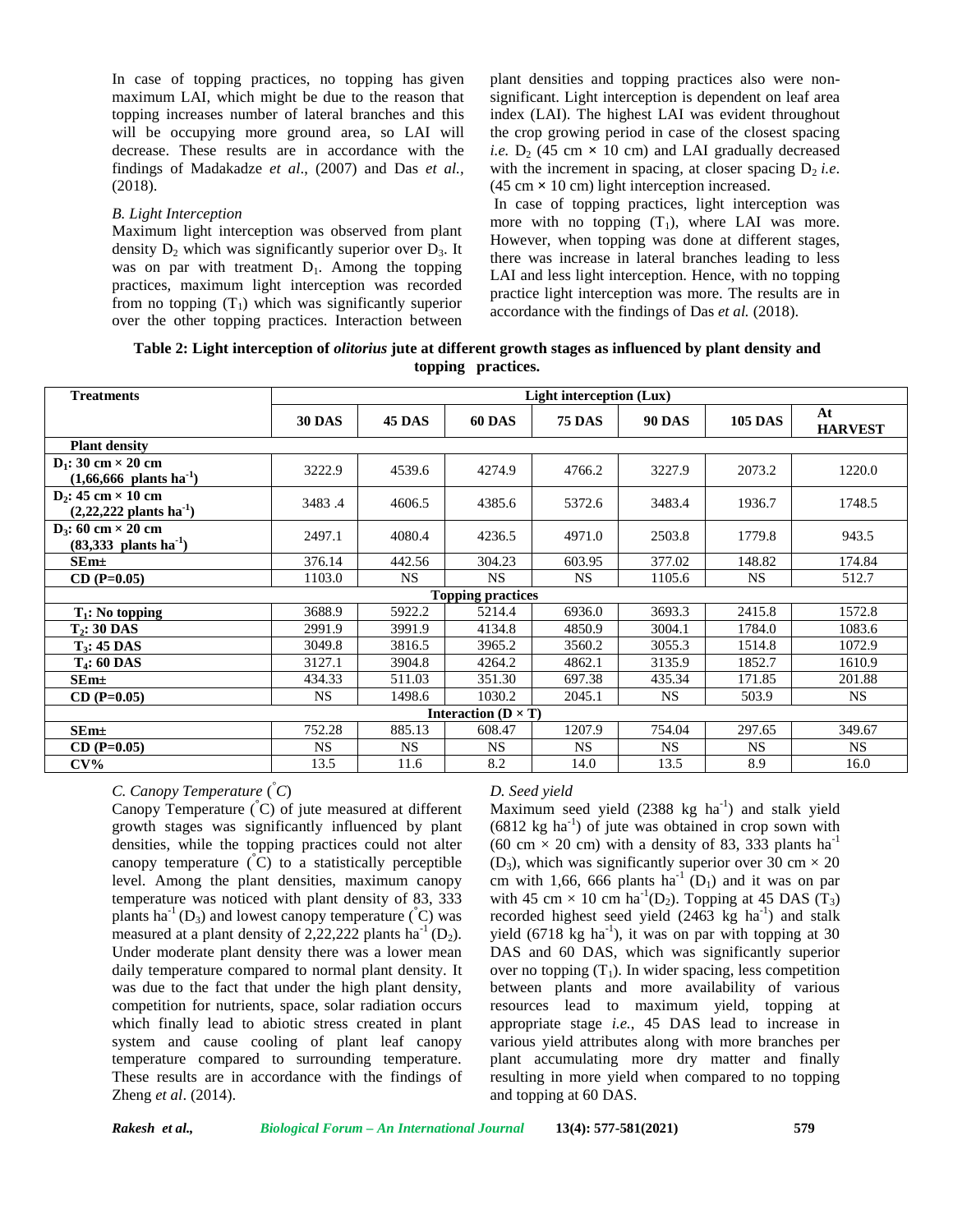# **Table 3: Canopy temperature of** *olitorius* **jute at different growth stages as influenced by plant density and topping practices.**

| <b>Treatments</b>                                                         | Canopy temperature $(^{\circ}C)$ |           |               |               |               |                   |                      |
|---------------------------------------------------------------------------|----------------------------------|-----------|---------------|---------------|---------------|-------------------|----------------------|
|                                                                           | <b>30 DAS</b>                    | 45 DAS    | <b>60 DAS</b> | <b>75 DAS</b> | <b>90 DAS</b> | 105<br><b>DAS</b> | At<br><b>HARVEST</b> |
| <b>Plant density</b>                                                      |                                  |           |               |               |               |                   |                      |
| $D_1$ : 30 cm $\times$ 20 cm<br>$(1,66,666 \text{ plants ha}^{-1})$       | 27.2                             | 27.4      | 28.4          | 30.4          | 29.9          | 27.0              | 27.2                 |
| $D_2$ : 45 cm $\times$ 10 cm<br>$(2,22,222 \text{ plants ha}^{-1})$       | 25.4                             | 25.5      | 28.0          | 27.6          | 27.9          | 25.5              | 25.4                 |
| $D_3$ : 60 cm $\times$ 20 cm<br>$(83,333 \text{ plants} \text{ ha}^{-1})$ | 35.6                             | 36.0      | 40.3          | 40.9          | 39.9          | 36.0              | 35.6                 |
| SEm <sub>±</sub>                                                          | 2.84                             | 3.04      | 3.51          | 3.73          | 3.36          | 2.93              | 2.84                 |
| $CD (P=0.05)$                                                             | 8.3                              | 8.9       | 10.2          | 10.9          | 9.8           | 8.6               | 8.3                  |
| <b>Topping practices</b>                                                  |                                  |           |               |               |               |                   |                      |
| $T_1$ : No topping                                                        | 26.2                             | 29.6      | 30.4          | 29.3          | 29.9          | 29.1              | 26.2                 |
| $T2: 30$ DAS                                                              | 33.8                             | 29.8      | 39.1          | 39.4          | 38.7          | 29.8              | 30.6                 |
| $T_3$ : 45 DAS                                                            | 28.7                             | 28.9      | 30.0          | 31.1          | 30.5          | 30.0              | 30.4                 |
| $T_4$ : 60 DAS                                                            | 28.9                             | 30.1      | 30.3          | 31.9          | 31.3          | 30.1              | 28.9                 |
| $SEm+$                                                                    | 3.28                             | 3.51      | 4.05          | 4.31          | 3.88          | 3.39              | 3.28                 |
| $CD (P=0.05)$                                                             | <b>NS</b>                        | <b>NS</b> | <b>NS</b>     | <b>NS</b>     | <b>NS</b>     | <b>NS</b>         | <b>NS</b>            |
| Interaction( $\mathbf{D} \times \mathbf{T}$ )                             |                                  |           |               |               |               |                   |                      |
| SEm <sub>±</sub>                                                          | 5.69                             | 6.07      | 7.01          | 7.46          | 6.72          | 5.87              | 5.69                 |
| $CD (P=0.05)$                                                             | <b>NS</b>                        | <b>NS</b> | <b>NS</b>     | <b>NS</b>     | <b>NS</b>     | <b>NS</b>         | <b>NS</b>            |
| $CV\%$                                                                    | 11.2                             | 11.8      | 12.4          | 13.0          | 11.9          | 11.5              | 11.2                 |

**Table 4: Seed yield and Stalk yield (kg ha-1) of** *olitorius* **jute as influenced by plant density and topping practices.**

| <b>Treatments</b>                   | Seed yield $(kg ha-1)$ | Stalk yield $(kg ha-1)$ |  |  |  |  |  |
|-------------------------------------|------------------------|-------------------------|--|--|--|--|--|
| <b>Plant density</b>                |                        |                         |  |  |  |  |  |
| $D_1$ : 30 cm $\times$ 20 cm        | 6134                   | 5048                    |  |  |  |  |  |
| $(1,66,666 \text{ plants ha}^{-1})$ |                        |                         |  |  |  |  |  |
| $D_2$ : 45 cm $\times$ 10 cm        | 6812                   | 6134                    |  |  |  |  |  |
| $(2,22,222 \text{ plants ha}^{-1})$ |                        |                         |  |  |  |  |  |
| $D_3$ : 60 cm $\times$ 20 cm        | 387.5                  | 6812                    |  |  |  |  |  |
| $(83,333 \text{ plants ha}^{-1})$   |                        |                         |  |  |  |  |  |
| $SEm\pm$                            | 1136                   | 387.5                   |  |  |  |  |  |
| $CD (P=0.05)$                       | 424                    | 1136                    |  |  |  |  |  |
| <b>Topping practices</b>            |                        |                         |  |  |  |  |  |
| $T_1$ : No topping                  | 1824                   | 5324                    |  |  |  |  |  |
| $T_2$ : 30 DAS                      | 2196                   | 6077                    |  |  |  |  |  |
| $T_3$ : 45 DAS                      | 2463                   | 6718                    |  |  |  |  |  |
| $T_4$ : 60 DAS                      | 1900                   | 5873                    |  |  |  |  |  |
| SEm <sub>±</sub>                    | 167.0                  | 447.4                   |  |  |  |  |  |
| $CD (P=0.05)$                       | 489                    | 1312                    |  |  |  |  |  |
| Interaction( $D \times T$ )         |                        |                         |  |  |  |  |  |
| $SEm\pm$                            | 289.3                  | 775.07                  |  |  |  |  |  |
| $CD (P=0.05)$                       | <b>NS</b>              | <b>NS</b>               |  |  |  |  |  |
| $CV\%$                              | 7.9                    | 7.5                     |  |  |  |  |  |

These results are in tune with the findings of Tripathi *et al*. (2013), Ghosh and Das (2015) and Patra *et al*., (2017).

#### **CONCLUSION**

By adjusting the plant density and topping practices, the seed yield of *olitorius* jute could be increased in coastal Andhra Pradesh.

**Acknowledgement.** I am extremely thankful to Acharya N. G. Ranga Agricultural University, Agriculture College Farm, Bapatla for providing land, inputs and man power for conducting the field trials. I also shower my heartful thanks to ICAR for proving financial assistance as a stipend.

#### **REFERENCES**

- Das, H., Poddar P. and Kundu, A. (2018). Optimization of agro-techniques to maximize productivity of quality jute (*Corchorus capsularis* L.) seed. *International Journal of Chemical Studies*, *6*(5): 2117-2120.
- Ghosh K. and Das, A. (2015). Effect of date of sowing and topping on seed production of jute in red and laterite

*Rakesh et al., Biological Forum – An International Journal* **13(4): 577-581(2021) 580**